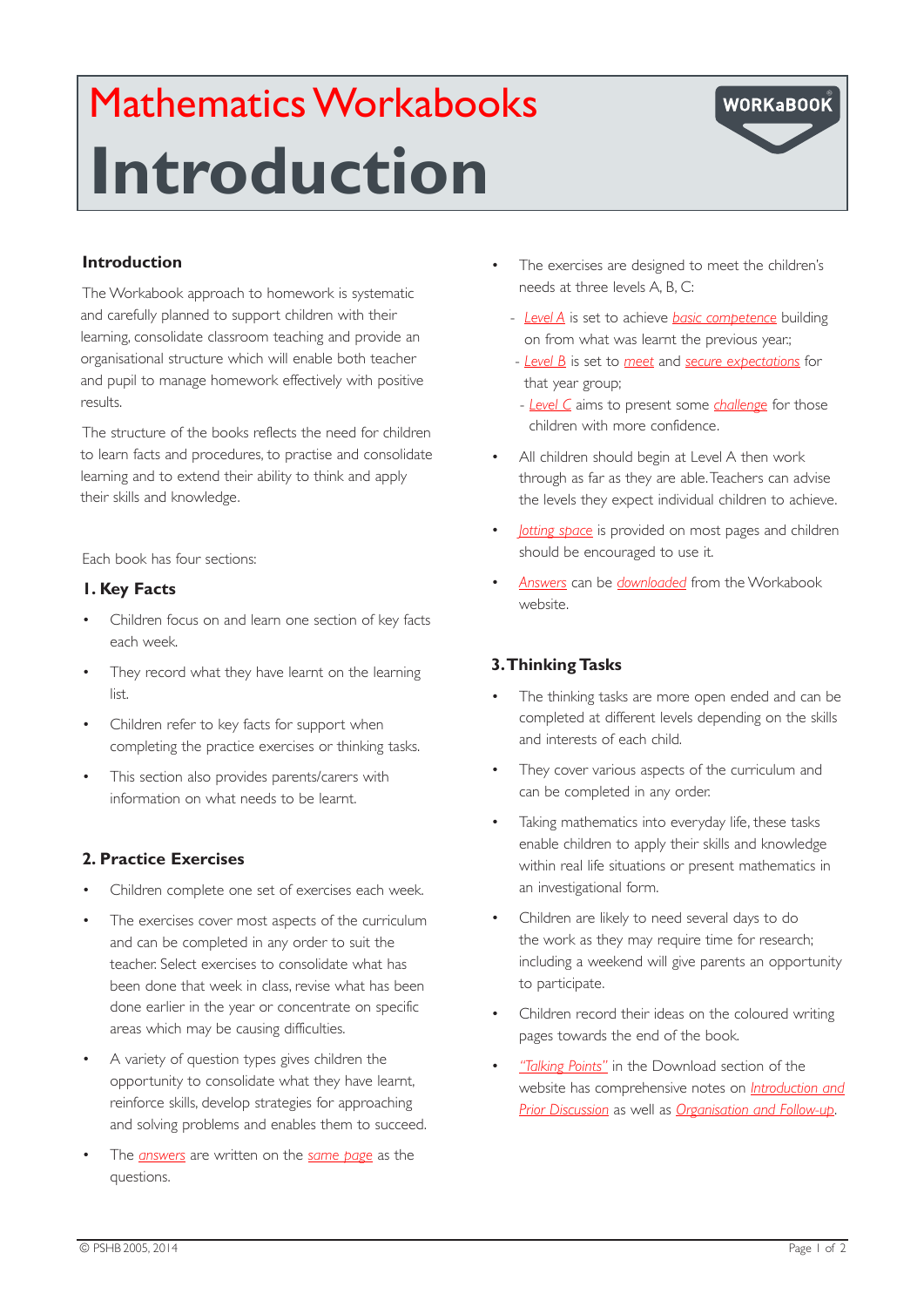

#### **4. Reference**

- At the back of the book is a reference section which includes additional information such as:
	- multiplication tables from previous years' learning;
	- examples for formal methods for all operations.

### **Other features**

- The *mini-dictionary* has a list of new mathematical vocabulary that children are expected to know in that year. Each word has a space for children to record definitions and examples. Additional words can be added by the children in the spaces at the end.
- **Parents' notes** are available from the *website*. These are available in most common community languages.

# **Organisation**

- One task from each section would normally be set each week.
- Children may need several days to do some exercises as they may need time for research.
- At the top of the coloured writing pages children note the reference number of the tasks set, the date, and when the homework is due in.
- The extra *grey pages* at the back of the book can be used for special projects or for their own work or as additional jottings space.

#### **Reward system**

- The *achievement page* is a way for children to visually record the completion of their homework tasks. There are 90 items to complete over the year (72 for Mathematics 2 and 6).
- Special *Workabook Rewards stickers* included on a tear-out sheet at the back of every Workabook. can be used to make homework something to be proud of as well as fun to do.
- The *end-of-year certificate* included on a tear-out sheet at the back of every Workabook. - gives the children something to work towards and an acknowledgement of their effort, progress and achievement.

#### **Practice Exercises: answers**

- The *answers* to the Practice Exercises are available for *download* from our website after purchase.
- See Page 3 of this PDF for an example of how these are presented

### **Thinking Tasks:** *Talking Points* **for teachers**

- Being open-ended, there are no answers to the Thinking Tasks; however, prior discussion, or in some cases class/group preparation activities, will maximise the potential of the tasks and follow-up work will enable teachers to assess understanding, clarify misconceptions and challenge each child's ability to explain and apply what they have learned.
- See Page 4 of this PDF for a sample *Talking Points* page.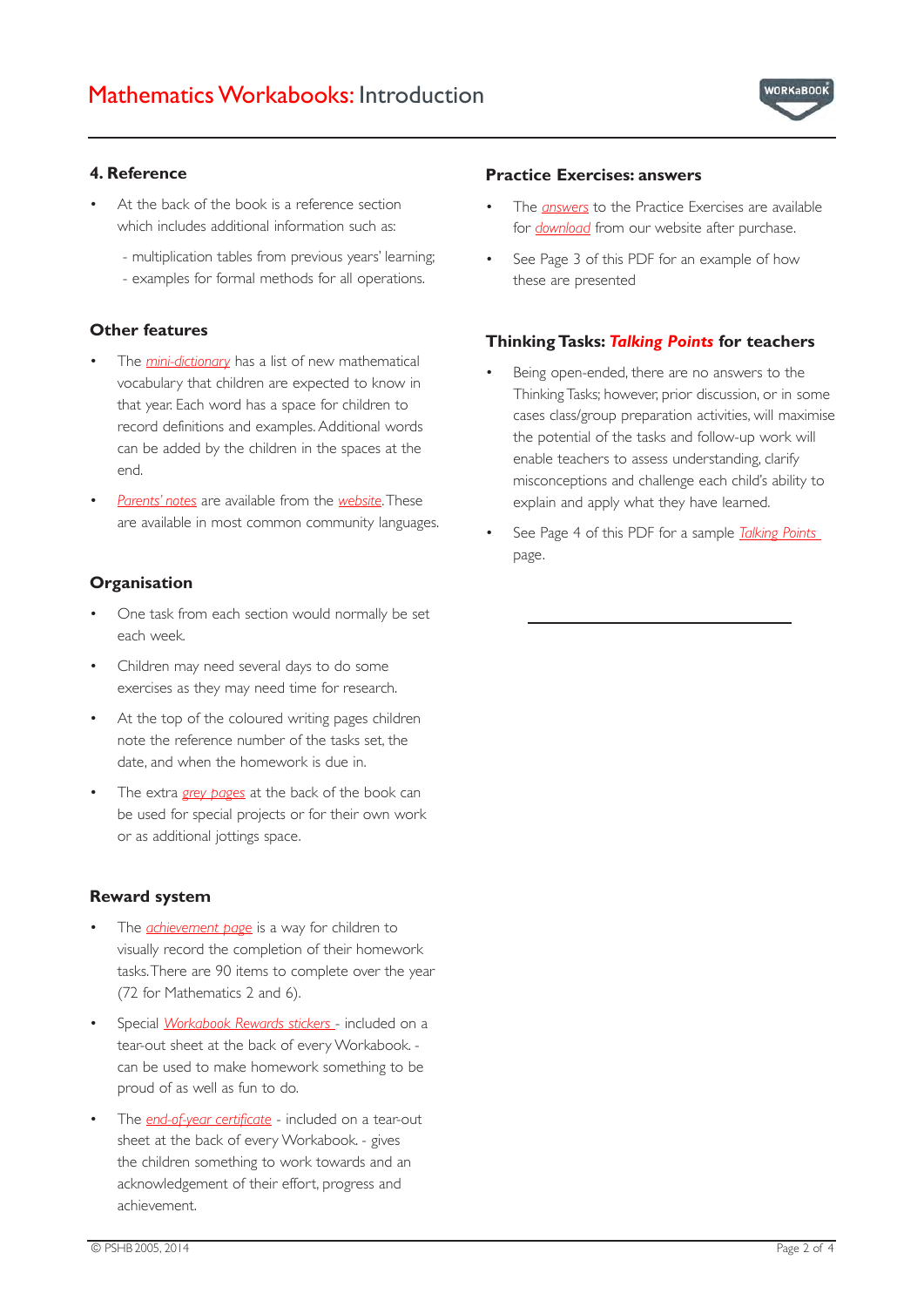# Mathematics Workabooks: Introduction



#### **Answers: a sample page from Mathematics 4** *(reduced in scale)*